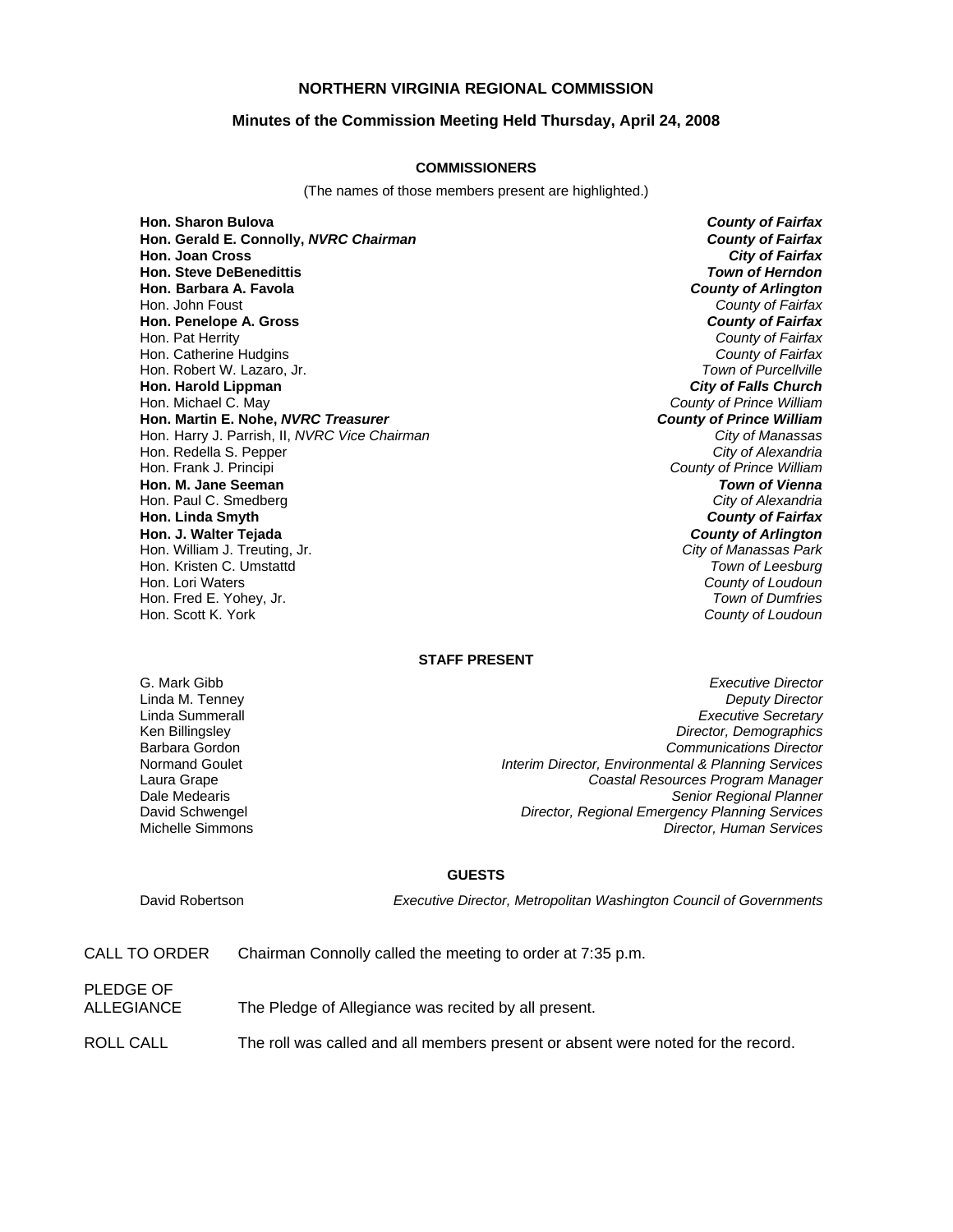MINUTES Commissioner Smyth moved approval of the minutes of the March 27, 2008, meeting. The motion was seconded and the minutes were approved unanimously.

## DISCUSSION *BUILDING ON OUR INTERNATIONAL CONFERENCE ON CLIMATE CHANGE*

*Mark Gibb* **Before beginning his PowerPoint presentation, Mr. Gibb noted that he heard from many** conference participants that this was an extraordinary event, and he relayed some of the unsolicited comments he received. The conference aimed to highlight the mutual environmental and economic benefits to be realized among U.S. and European metropolitan regions through long-term cooperation and learning; 170 participants represented 40 regional councils from the U.S. and Europe.

> The keynote speaker was syndicated columnist Neil Peirce; his column on the conference was published in several newspapers and a copy was distributed. Mr. Peirce, an international authority on metropolitan regions, affirmed that these regions are the key to addressing economic development and climate change on both sides of the Atlantic. Other highlights included remarks from Hon. John Bruton, European Union Ambassador to the U.S. and former Prime Minister of Ireland; and Rep. James Oberstar. Ambassador Bruton noted that the Transatlantic relationship is the most vigorous in the world with profound implications for subnational/regional actors. For example, the three German powerhouse states of Hesse, Northrhine-Westphalia, and Baden-Württemberg invest more in the United States than they do in the rest of the EU.

> Rep. Oberstar pointed out that U.S. regional metropolitan planning organizations need to be the direct recipients of federal transportation funds, and that there is much to learn from Europe in all matters of regional transportation planning. Chairman Connolly commented that Rep. Oberstar is a passionate supporter of rail to Dulles as well as bike trails.

# *Session Highlights*:

• Advancing Economic Development

- Many European regions have integrated climate change and regional economic development activities. Germany will reduce greenhouse gas emissions by 21 percent (against 1990 levels), but its energy consumption per dollar of GDP is 50 percent that of the United States!
- In Germany, the renewable energy sector employs over 215,000 people. If growth trends continue, by 2020, renewable energy will employ over 500,000.
- Southwestern Pennsylvania Regional Commission has been successful in reclamation of brownfields and utilizing development that met LEED standards, improving the local economy.

# • Innovative Transportation Planning

This discussion highlighted the successes of regions that have adopted climate change strategies in the context of sustainable transportation planning. Specifically, the Sacramento region has developed a Blueprint Project, which is a vision for growth that promotes compact mixed-use development and more transit choices. This plan has reduced Vehicle Miles Traveled in the Sacramento Region. Also notable is Stockholm's success in utilizing congestion pricing. The congestion tax scheme was tested for a seven-month trial period and has shown to decrease emissions and increase accessibility.

#### • Regional Climate Action Plans

- Helsinki has linked climate, economic development and regional transportation planning. Sixty-two percent of all trips in Helsinki are on public transportation.
- The Washington, D.C., region emits 65.6 million metric tons for a population of 4.9 million. The entire country of Finland emits 57.0 tons and its population is 5.2 million.
- By 2050, the Paris region plans to meet one-third of its energy demands through renewable energy.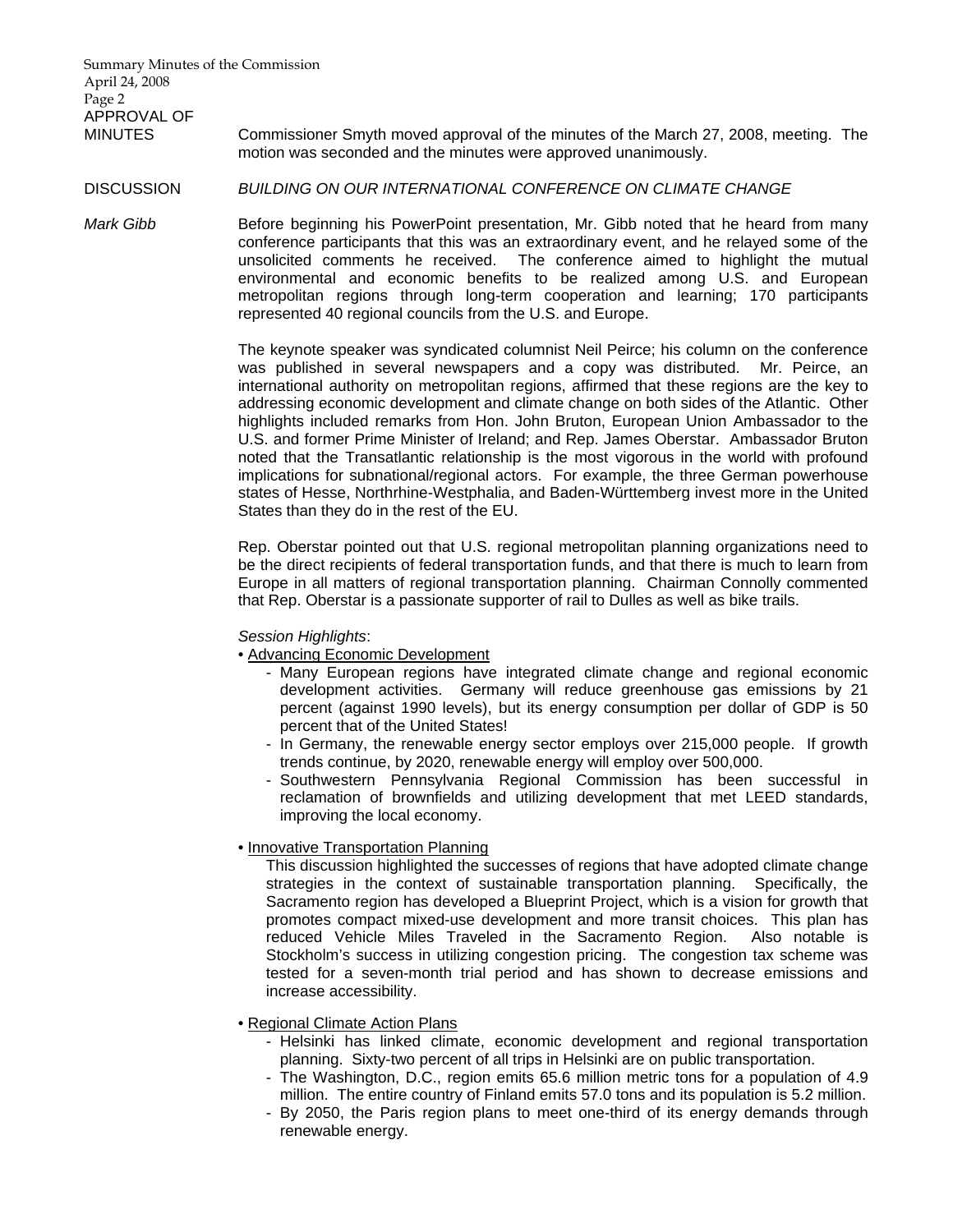# • Climate Change and Water Management

This discussion warned of the impacts climate change will have on potable water supplies, and how regions can make efforts now to prepare for adaptation. Panelists agreed that solid data is necessary to support the development of mitigation and adaptation action plans. Rotterdam, experiencing rising sea level, has already implemented mitigation strategies to reduce the negative impacts of run-off on potable water and agriculture. Atlanta produces a holistic plan to reduce stresses on water supply, using techniques such as conservation pricing and reuse technologies.

## • Greenhouse Gas Inventories

- Many U.S. regions have challenges developing accurate greenhouse gas inventories at the *regional* level (individual inventory efforts are sometimes disparate).
- EU Regional Greenhouse Gas Inventory Program (GRIP) has been developed to establish inventories in 23 EU regions and seeks to inform stakeholders about practical policy alternatives.
- GRIP could potentially be applied for the Metropolitan Washington region and Northern Virginia.

#### *Next Steps – Actionable Plans*:

The Declaration of Cooperation signed by NVRC, MWCOG, METREX, NARC and the Verband Region Stuttgart, regional strategies, international sharing of best practices, cooperative activities and educational and technical exchanges, including:

- Potentially beta-testing GRIP in North America;
- Developing "community energy and plans" informed by METREX best practices for local authorities in Northern Virginia;
- Expanding exchanges among Northern Virginia regional businesses, technical and political leaders and EU counterparts in Stuttgart and Hamburg – June 2008;
- Exploring the concept of "solar region Northern Virginia";
- NVRC Executive Director to speak at National Association of Regional Councils and Virginia Association of Planning District Commissions; and
- Discussing long-term cooperation; specifically, the "Transatlantic Civil Dialogues EU-USA," and GRIP project in London, October 2008.

Chairman Connolly informed the members that the City of Berlin has committed to put solar panels on every government building.

*David Robertson* Mr. Robertson commented that co-sponsoring this conference is the beginning of a great partnership between the Metropolitan Washington Council of Governments (MWCOG) and NVRC. The staffs at all levels worked well together and there was a good sense of collegiality.

> U.S and European elected officials and staff were paired with each other on the panels, creating a good dynamic. Mr. Robertson added that he, too, heard only praise from the panelists and attendees.

> Mr. Robertson remarked on the success of the two optional, half-day Saturday, mobile workshops at Four Mile Run and the Anacostia waterfront restoration.

*Hon. Penelope* 

*Gross* Commissioner Gross reported that she attended both days of the conference and thought it was excellent, with excellent speakers and panelists. She relayed that a European participant said to her that the regional councils have "different structures but similar problems."

> Commissioner Gross found the presentation on PlaNYC especially interesting, since it is a private, non-governmental entity that performs much of that region's planning. It had just gone through congestion pricing, which was not adopted by the State Assembly. She was also impressed to learn from the French panelist that in 1975, the City of Paris adopted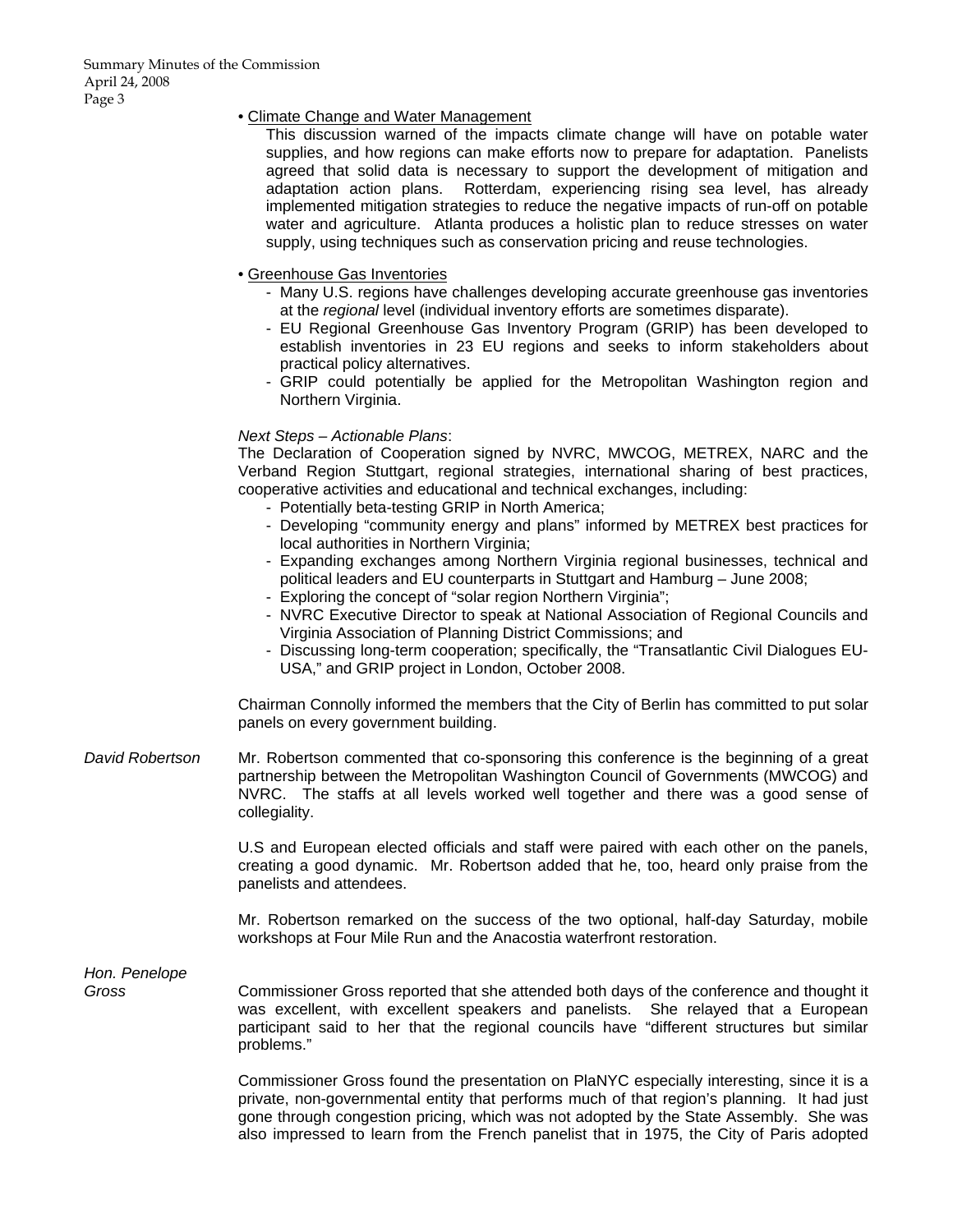Summary Minutes of the Commission April 24, 2008 Page 4

> thermal regulations for households. Commissioner Gross said the discussions were very forthcoming.

> Chairman Connolly noted that this conference will help deepen NVRC's relationship with the Verband Region Stuttgart.

- CONSENT AGENDA Commissioner Favola moved approval of the Consent Agenda, consisting of the items outlined below. The motion was seconded and carried unanimously.
	- A. Financial Reports for March 2008
	- B. Resolution No. P08-21: Authorization to Submit a Grant Proposal to Support Climate and Energy-Related Cooperative Efforts Following the First U.S.-European Conference of Metropolitan Regional Councils

# EXECUTIVE DIRECTOR'S

REPORT A copy of Mr. Gibb's report was distributed. He pointed out to the members that correspondence on upcoming awards for Ryan White Part A funding was emailed to them earlier in the day. Additionally, there are continuing problems with Whitman-Walker of Northern Virginia, as revealed by their latest audit. Staff proposes a partial award for them pending compliance with additional contract provisions. Both Commissioner Favola and Chairman Connolly expressed concern, saying Whitman-Walker must show accountability.

> NVRC, member government partners and the Northern Virginia Hospital Alliance completed work on the initial \$2.9 million Metropolitan Medical Response System (MMRS) in March. This partnership accomplished:

- Local plans for regional response to mass casualties
- Integration of public safety, public health, public information, private hospitals and others
- Equipment for fire and rescue, police and hospitals
- Pharmaceuticals
- Training video for first responders
- Exercises

Resolution No. P08-22, AUTHORIZATION TO ACCEPT UASI FUNDING FOR CONTINUED SUSTAINMENT OF MMRS IN NORTHERN VIRGINIA, was distributed. Mr. Gibb pointed out that the region is entitled to \$930,000 as part of Virginia's 2007 "set aside" with the National Capital Region's UASI grant year. Commissioner Nohe moved adoption. The motion was seconded and carried unanimously.

After reviewing staff activities related to low impact development, Chairman Connolly and members agreed this would make an interesting presentation to the Commission.

Mr. Gibb reported he attended CrisisLink's annual gala, at which NVRC was honored as a long-time partner with local governments in the provision of human services I&R and for helping to bring 2-1-1 to Northern Virginia.

Chairman Connolly reported that the Fairfax-Falls Church CSB had proposed no funding in FY09 for CrisisLink, and suggested that NVRC contact the CSB regarding its decision. Commissioner Gross added that the Board has asked this question of the CSB and is awaiting the answer.

Additional highlights included NVRC's third rain garden seminar in Herndon on April 26, and the fourth consecutive year of the storm water campaign (the "talking" storm drain PSA) on local radio stations. Commissioner Favola reported that Arlington County will assess one cent of its real estate tax rate to upgrade its storm water system.